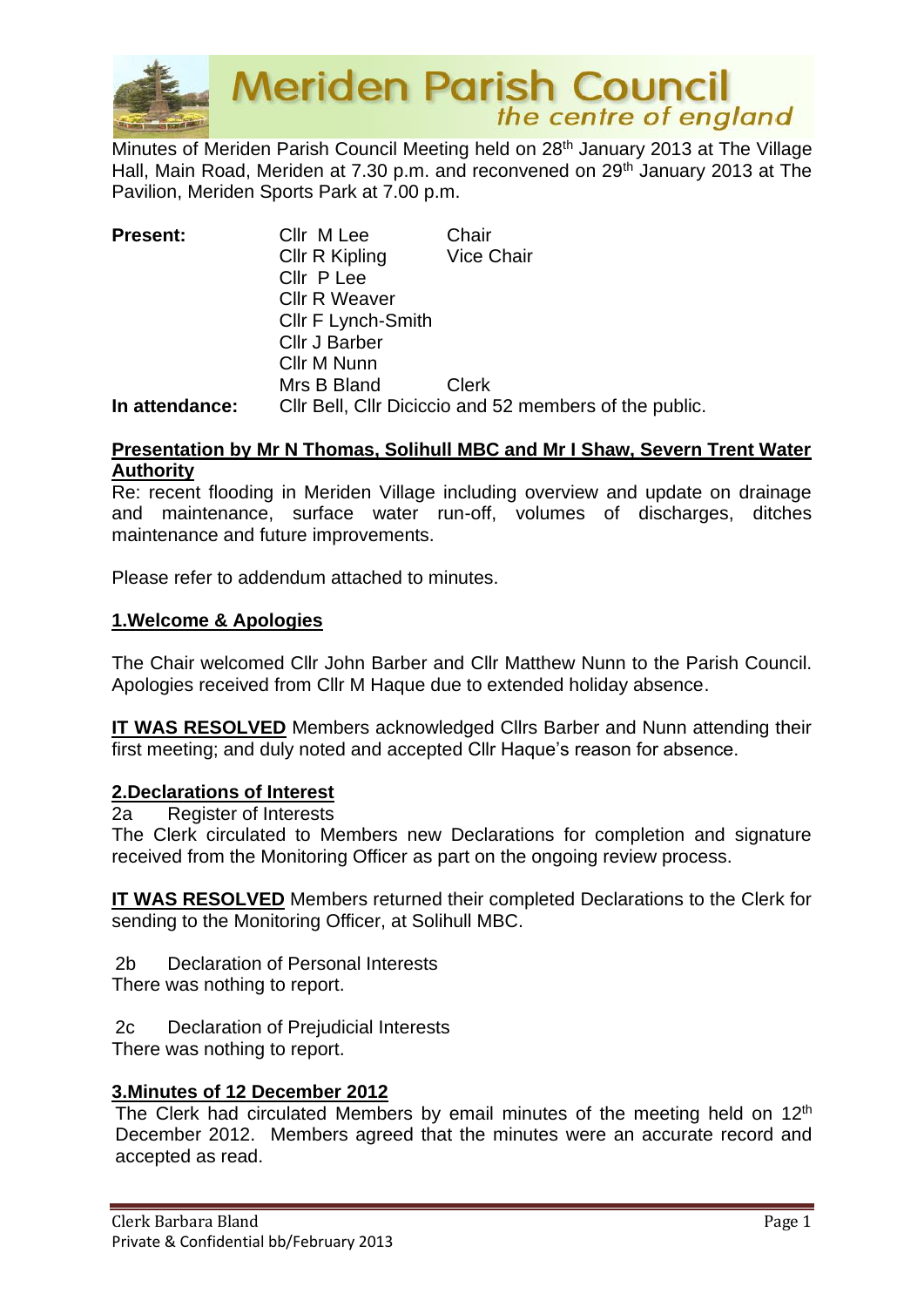

**IT WAS RESOLVED** Members accepted the Minutes of Parish Council meeting held on 12th December 2012.

# **4. Progress Reports (Committee/Councillor)**

4.1 Village Hall Management Committee – Cllr F Lynch-Smith Nothing to report.

4.2 Community Governor for Meriden C of E School – Cllr R Weaver Nothing to report.

4.3 War Memorial – Cllr P Lee Nothing to report.

Cyclists War Memorial

The Clerk reported a recent request for a new plaque to be put on the Cyclists War Memorial by Conservators of the Memorial. If the application is successful it is anticipated that the plaque will be unveiled at the annual Cyclist's service on Sunday 19th May 2013.

Cllr Kipling informed Members that the Clerk be requested to find the Government Department responsible for War Memorials, as previously the Parish Council had funded and commissioned Ralph Ledbrooke to carry out maintenance of the stone.

The Clerk further stated she had been in contact with the Cyclists War Memorial Conservators who have provided information that funds were raised by public subscription in 1919 and the memorial was dedicated in 1921. The responsibilities are held by four conservators-:

Keith Lewis, Secretary; Lewis Hall, British Cycling; David Herne, Coventry Cyclist Touring Club; and Harry Child, Birmingham Cyclist Touring Club.

Mr Lewis had confirmed that Mrs M Edwards, Clerk (2001) to Meriden Parish Council, successfully made an application to the Department for Culture and Sport (listed buildings) and is now a listed building grade II ref SP23928227 24 July 2001, and the cost of the alteration will be met by funds held by the conservators.

**IT WAS RESOLVED** The Clerk will source the relevant Government office with responsibility for War Memorials. The Clerk will confirm Members agreement to the planning application for the plaque to be altered to read "In memory of all cyclists who fought and died for their Country".

#### 4.4 Pool

Cllr Weaver stated that as Neal Thomas, SHC Project Manager (Designate), Operational Services Manager & Drainage Team Manager, had confirmed Meriden Pool is Solihull's responsibility for maintenance and cleaning, we should seek written acknowledgement and confirmation of Solihull's responsibility to provide 6 weekly cleaning and ongoing care of Meriden Pool.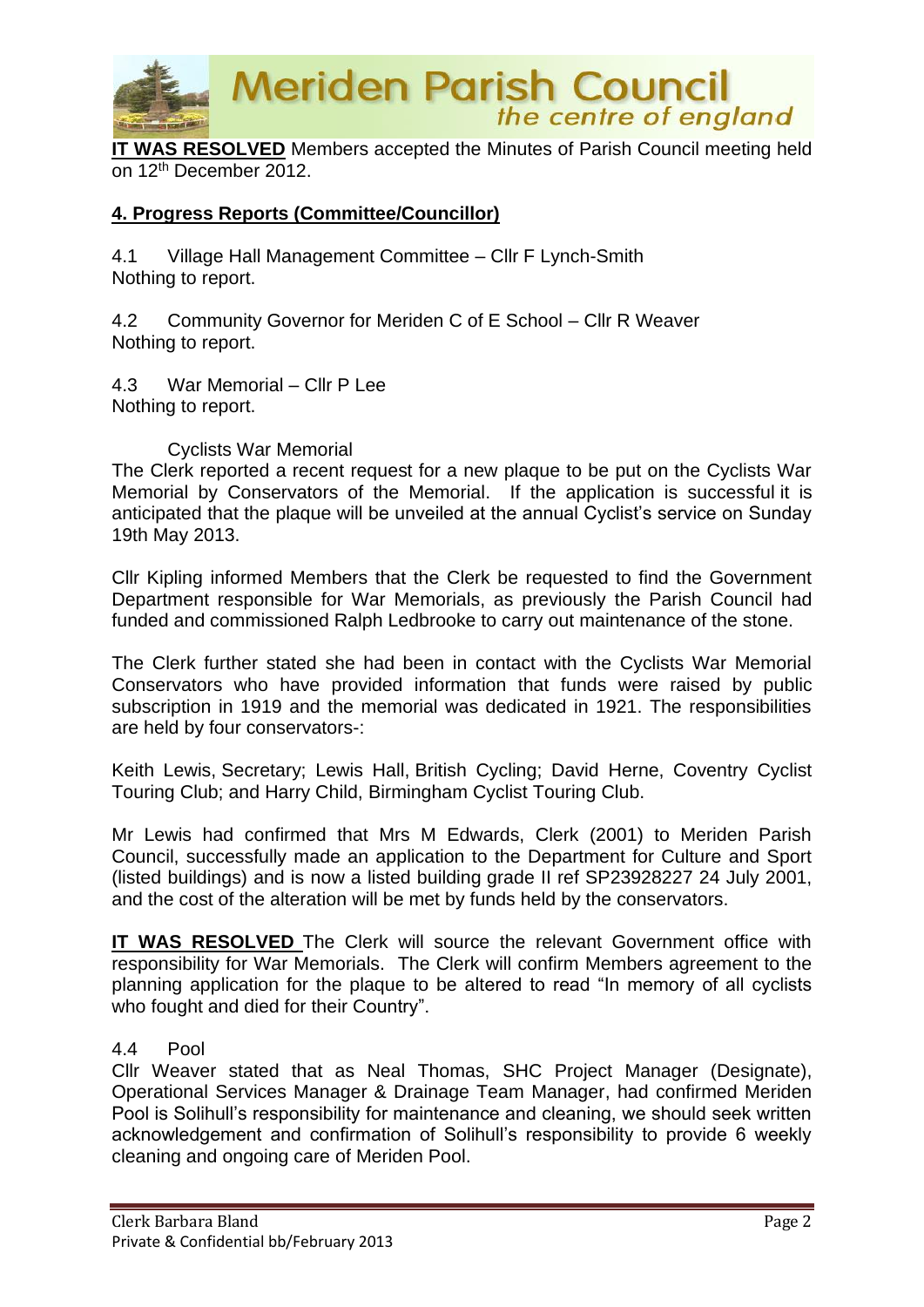

She further stated DWB commissioned a report at a cost of 10K for future development and the ongoing maintenance of Meriden Pool.

Cllr Kipling stated his disappointment that new planting had not been forthcoming since the pollarding and felling of Willow trees. This item will be discussed under cover of item 4.10.

**IT WAS RESOLVED** The Clerk will write to Mr Thomas requesting confirmation of Solihull's responsibility for the maintenance of Meriden Pool.

4.5 Allotment Representative – Cllr M Lee

Cllr M Lee reported that the Clerk had been in communication with Mr Adrian Clack of Taylor Wimpey regarding the temporary tenancy agreement for allotment holders. In principle agreement is reached for the Parish Council to take over the temporary tenancy arrangements however certain considerations are to be discussed at a meeting to be arranged week commencing 11<sup>th</sup> February 2013. The allotment holders will be meeting on 4<sup>th</sup> February 2013 and the Clerk will provide feedback for this meeting.

**IT WAS RESOLVED** The Clerk will contact Mr Clack of Taylor Wimpey to arrange a meeting for further discussion.

4.6 Footpaths/Forum – Cllr Lynch-Smith Nothing to report.

4.7 Mining and Minerals Group – Cllr R Kipling

The Clerk reported that Nick Atkins, Tarmac Estates Manager had now successfully put together membership for the re-formed Quarry Liaison Group.

The Clerk confirmed Cllr Bell had agreed to Chair the group, but there was a need to confirm Parish Councillor and Resident Representation. Cllr Weaver agreed to attend meetings, and the Clerk confirmed she had asked a resident to consider taking up a representative role. The Clerk confirmed the meetings will be held during the day and the venue will be The Pavilion on either a Monday or Thursday.

The Clerk further confirmed that Peter Perryman, Operations Manager, and Mark Ketcher, Director, of NRS Wastecare have agreed to present to the Parish Council on 25th February 2013. This in an opportunity to learn of existing and future operations by NRS Wastecare at Meriden Quarry including the change of use planning application for a Recycling Plant.

**IT WAS RESOLVED** The Clerk will liaise with Mr Atkins and confirm representatives for the Quarry Liaison Group. The Clerk will confirm arrangements for Messrs Perryman and Ketcher to attend the next Parish Council meeting.

4.8 Local Strategic Partnership – Cllr R Weaver Nothing to report.

4.9 Solihull Area Committee – Chair & Cllr R Weaver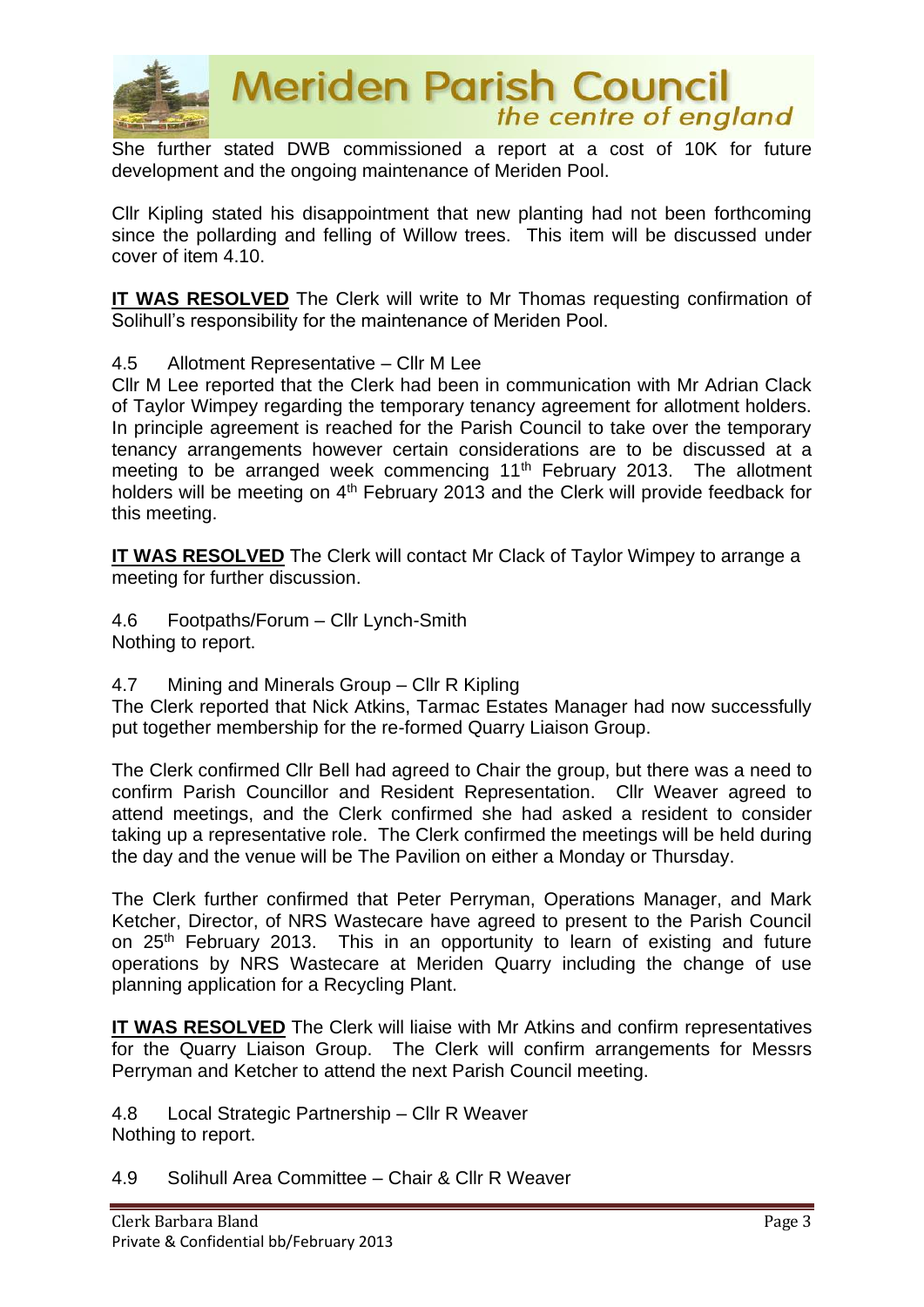

Cllr Weaver stated that the last meeting had been cancelled and there was nothing to report.

#### 4.10 Tree Wardens – Cllr R Kipling

The Clerk shared with Members recent correspondence from Darren Parkin. Cllr Kipling read the following exert from emails sent to the Clerk:-

"As far as I am aware the pollarded Willows near Meriden Pond/Heart of England Club are not considered Solihull MBC trees therefore there are no plans for SMBC to plant anymore trees at this part of the area.

The felled Willow (on the side of the Pond site near to properties - i.e. 150 Main Rd etc.) was a Solihull MBC tree. However this tree appeared to be healthy specimen when it failed at its root plate. It almost certainly failed because the soil (in which it was rooted) became super-saturated (by extensive wet weather) & did not have the 'strength' to support the root systems of the tree during wet, windy weather. Clearly this specific part of the site is often wet (being immediately adjacent to the stream) therefore I have not yet suggested that this part of the site should be re-planted yet. I intend to wait & see if such conditions become prevailing - if they do the site would not (in my opinion) be suitable for a large tree species (which could fail in a similar manner in the future). If the site does not always appear to be prone to this issue then I will speak to my colleagues about further tree planting.

However please be advised: there is a single tree budget which pays for all Highway & Park tree works. The section that I work within must work within the constraints of this budget. Therefore if this budget comes under pressure the priority is always to pay for essential health & safety works first & foremost (before other works are considered). Having said all of this, it is possible for individuals or groups to sponsor suitable tree planting on Solihull MBC land & where possible Solihull MBC will work with partners to apply for external grants to pay for tree planting schemes."

The Clerk is meeting with David Wigfield on lst February regarding planning issues and at this meeting she will raise the concerns of no access to TPO data.

**IT WAS RESOLVED** Cllr Weaver has requested a copy of Darren Parkin's response to the Clerk. The Clerk is to forward Mr Parkin's email to all Members for their perusal. The Clerk will follow up access to up to date TPO data within Meriden Parish.

#### 4.11 Community Surgeries – Clerk

The Clerk reported feedback from residents attending surgeries relate to issues of parking; obstruction to pedestrian walkways; increase heavy quarry traffic; the ongoing refuge works; Fillongley Road safety and crossing; parking and access for village shops; long term parking on Main Road, Meriden including overnight and weekends.

Members discussed and explored solutions for all above local issues including parking restrictions. Members also discussed writing to all businesses on The Village Green requesting their goodwill with parking issues.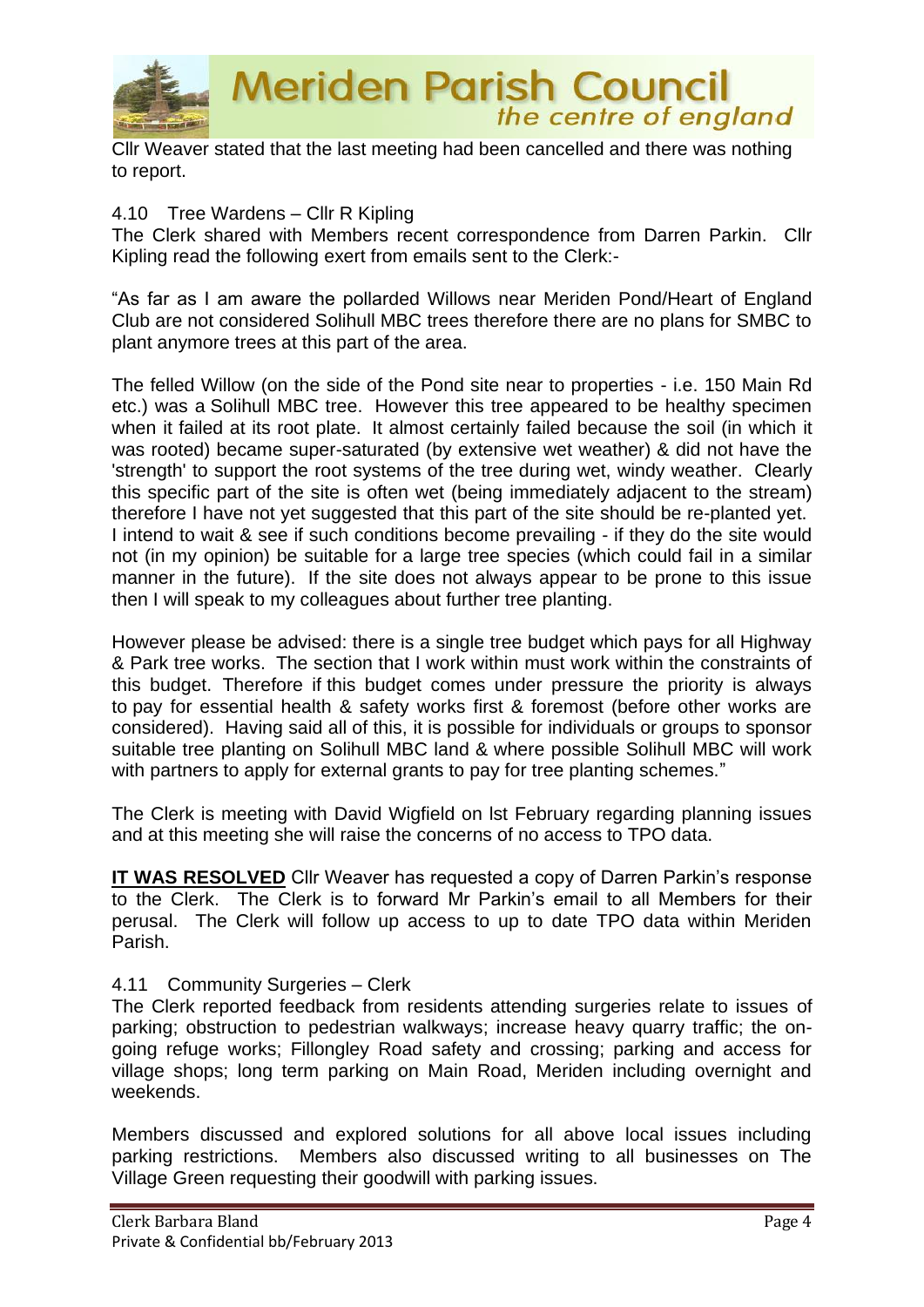

The Clerk gave an overview of her actions to date with West Midlands Police, Tarmac, David Wilson Homes and the Neighbourhood Co-ordinator.

**IT WAS RESOLVED** The Clerk will seek advice on parking restrictions and explore the introduction of parking permits. The Clerk will liaise with Highways regarding Fillongley Road. The Clerk is meeting Planning Officers regarding Meriden Quarry and restrictions of traffic accessing the Village on Friday lst February and will report back.

4.12 Community Speed Watch - Cllr R Weaver

Cllr Weaver stated she will find out about the next training session for any interested volunteers to undertake training. Cllr Barber indicated his interest in receiving Speed Watch training and being part of the Community Speed Watch Team. Vehicle speeding through the village is recognised by all Members as an ongoing issue and Members are keen to reduce vehicle speeds.

**IT WAS RESOLVED** Cllr Weaver will find out the next speed watch training dates and report back. Cllr Barber will undertake training.

4.13 HS2 – Cllr Lynch-Smith Nothing to report.

4.14 Birmingham Airport Extension & Flight Path Consultation Events - Meriden Village Hall

The Clerk reported that she had attended the first consultation event with Cllr Barber. The new northern flight path will affect residents in Millisons Wood. She suggested notification of the next consultation on  $6<sup>th</sup>$  February be made to every household in Millisons Wood to raise awareness. The Clerk shared two publications of the proposed new routes, and airport expansion including new road layouts for A45 with Members.

**IT WAS RESOLVED** The Clerk will arrange for 6<sup>th</sup> February meeting notifications to be distributed to every household in Millisons Wood. Cllr Lynch-Smith agreed to assist with the distribution of leaflets.

#### **5 .HS2 Compensation**

Cllr Weaver presented to Members an update and response for Meriden Parish Council submission on HS2 Compensation Consultation. The Clerk had emailed Cllr Weaver's written response requesting Members to bring any amendments to the meeting so a formal response may be agreed and approved.

**IT WAS RESOLVED** Members unanimously approved Cllr Weaver's response on behalf of Meriden Parish Council and this would be submitted to meet the  $31<sup>st</sup>$ January 2013 deadline with a copy sent to Caroline Spelman MP.

**6. District and County Councillors' Reports** for information. (Items raised for decision will appear on the agenda for the next meeting)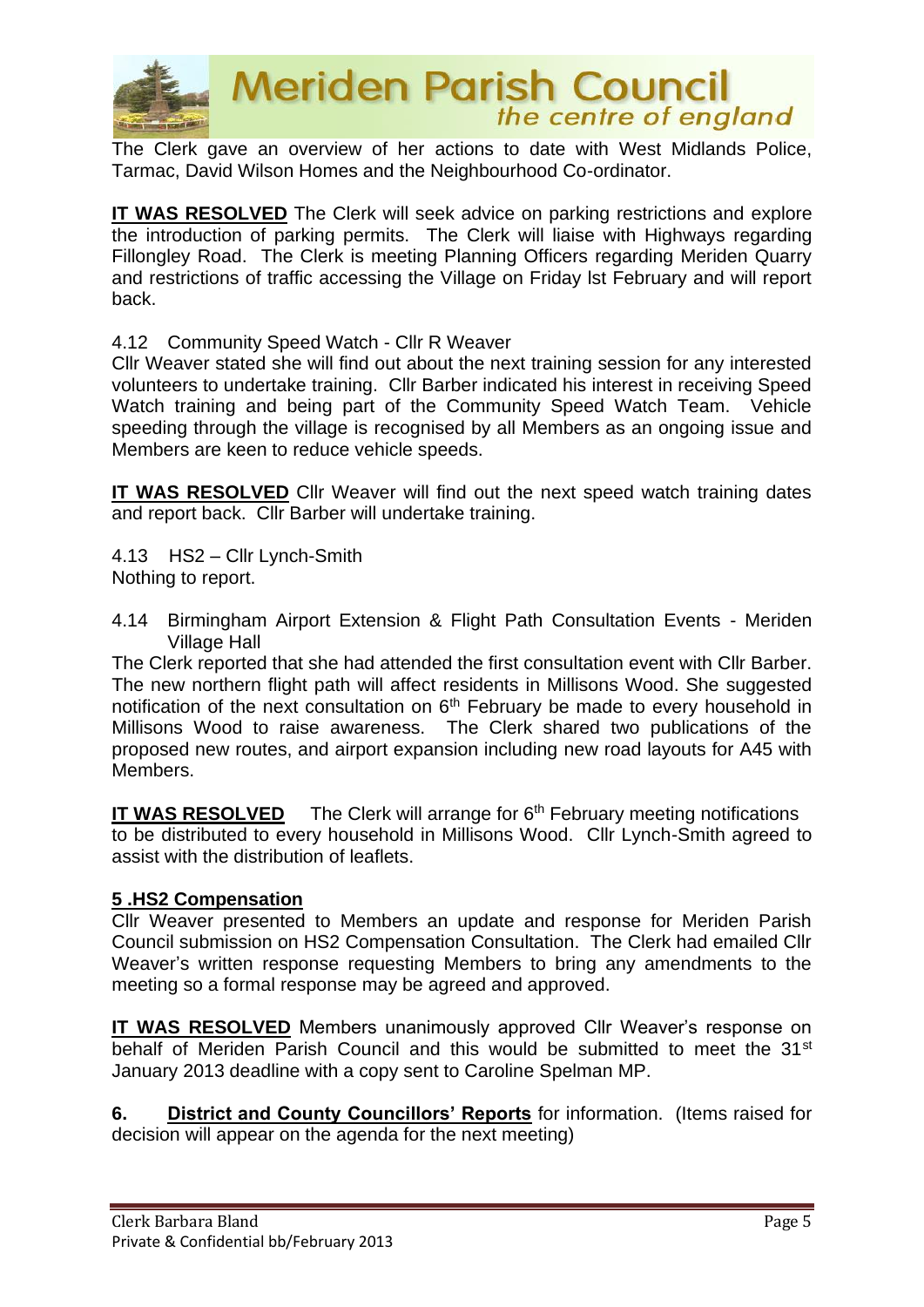

# **Meriden Parish Council**<br>the centre of england

Cllr Bell reported he is to meet David Wigfield regarding the Quarry issues currently experienced by Meriden residents with the Clerk on Friday lst February. He raised his own concerns regarding the potential of increased traffic and lorry movements between existing operations and the new Area G site to be restored with inert materials.

Cllr Bell informed Members that he had been presented with a petition from residents in order to get the crossing outside the GP surgery reinstated. Unfortunately an assessment had been undertaken recording traffic and pedestrian footfall, neither of which proved the need for a crossing, and the request had regretfully been declined.

Cllr Bell had nothing to report regarding the emptying of three new dog bins by Enterprise. It was suggested that Cllr Weaver raise this issue at the next SAC meeting to see what other Parish Councils are doing.

# **7. Correspondence & Communication** for information only

The Clerk presented a folder of correspondence and communication received for Members perusal and attention. She asked Members to consider this new way of disseminating information and their feedback as this was a recommendation made at recent SLCC induction training she had attended.

**IT WAS RESOLVED** The Clerk will email and copy all correspondence to Members between meetings and provide a summary record sheet of circulations.

# **8. Clerk's Report on Urgent Decisions since last meeting**

The Clerk presented to Members a Clerk's Actions summary sheet that may be used for monitoring and recording. This was an outcome of improved working practice at the recent SLCC induction training for new Clerks. Members unanimously agreed its usefulness and thanked the Clerk.

**IT WAS RESOLVED** The Clerk will produce a summary sheet of Clerk's Actions at each meeting. Members requested that the Clerk arrange for Clerk's Actions be posted on the website together with Parish Council meeting minutes for public scrutiny.

# **9. Meriden Village Matters**

9.1 To consider and review recent flooding issues

Members acknowledged the excellent attendance of residents for the presentation by Neal Thomas, Solihull MBC and Ian Shaw, STWA, at the start of the meeting. A follow up meeting will be arranged and the Clerk will notify all residents of this date.

**IT WAS RESOLVED** The Clerk will liaise with Neal Thomas to arrange a follow up meeting to report back on his actions including camera survey of drainage.

9.2 To consider and review Flooding Survey 2012 (emailed and circulated to Members)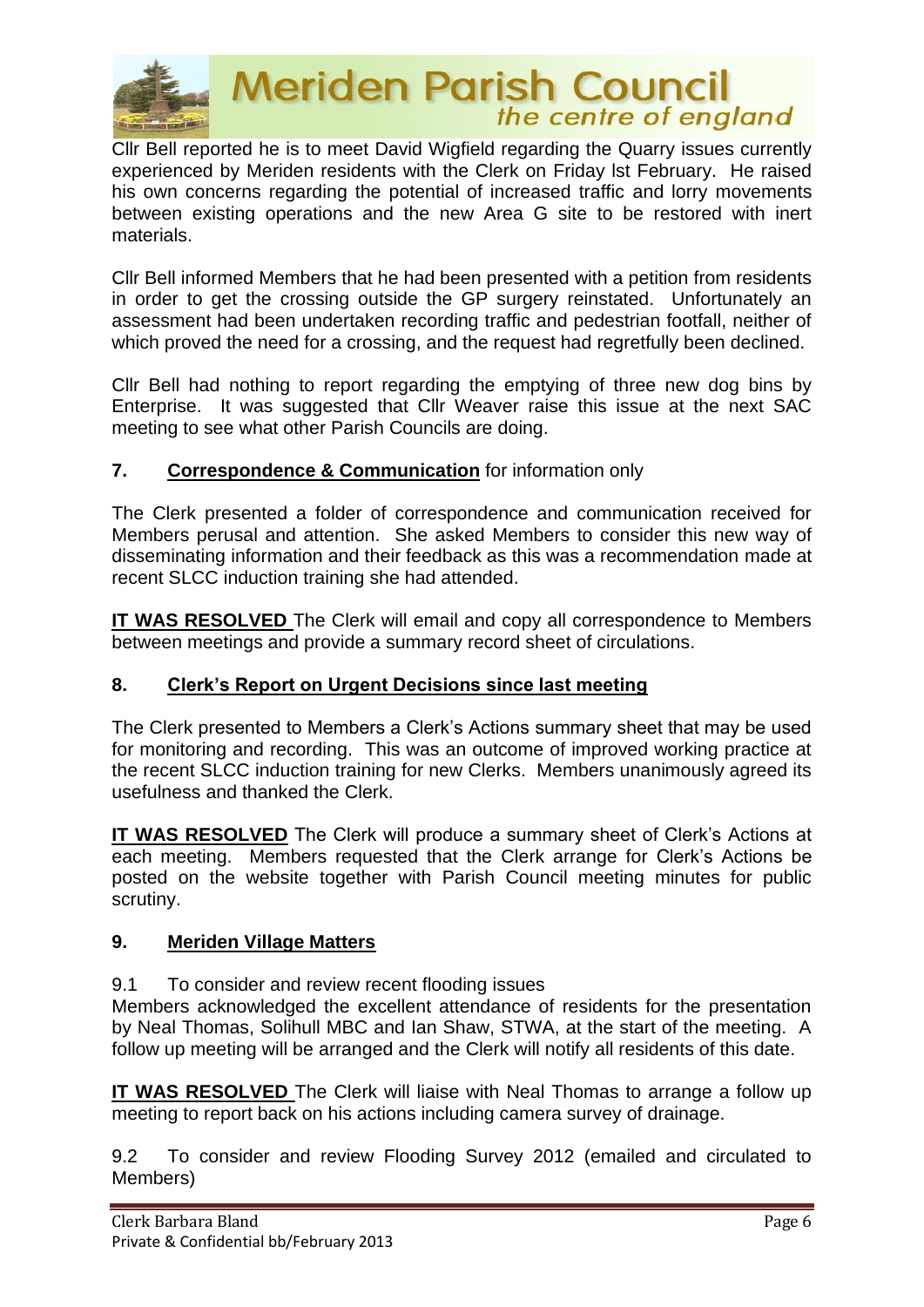

Some residents have completed surveys and handed to the Clerk for process with Neal Thomas. Surveys will be provided to the Library for residents to complete who did not attend tonight's meeting. Ian Shaw, STWA, is to provide the Clerk with a survey recording flood issues.

**IT WAS RESOLVED** The Clerk will follow up with Solihull MBC and STWA to ensure surveys are available for residents.

9.3 To consider and receive update on three additional Dog Bins

The Clerk informed Members that she had received communication from David Tipping suggesting that any servicing of new dog bins to be added in the Parish of Meriden would be funded by the Parish Council. Members requested the Clerk to seek advice and find out how other Parish Councils serviced their dog bins. Cllr Weaver requested a copy of Mr Tipping's correspondence.

**IT WAS RESOLVED** The Clerk to forward Mr Tipping's response to Cllr Weaver. The Clerk to ascertain from other Parish Councils how and who funds the servicing of Parish/Town dog bins.

9.4 Alspath Community Centre Update Nothing to report.

### 9.5 Library Update

Cllr M Lee provided an update of the library meeting between the Chair, Clerk, Cllr Weaver and Cllr Lee with Cllr David Bell and Library Services head Tracey Cox and colleague David Reed. Refurbishment of the first floor was discussed as the parish council would like to pursue this and part-fund it if costs are reasonable. Tracey Cox later reported back that this needs to be pursued with Lawrence Osborne of SMBC.

Annual maintenance costs were discussed and the parish council requested that they pursue quotes with local contractors to see if savings could be made as well as for the refurbishment work.

From April 2013, libraries will open on Mondays and Thursdays between 10am and 6pm, losing the last opening hour from 6pm-7pm as library staff report that no one attends at this time. The parish council suggested 11am to 7pm but this was dismissed by SMBC and they suggested if we wanted to keep the library open till 7pm we should look for local volunteers to do provide this service.

**IT WAS RESOLVED** The Chair will contact Lawrence Osborne. Tracey Cox will investigate if there are any covenants with the library building.

#### **10. Leys Lane**

10.1 To receive and consider update of Allotment Holders Tenancy arrangements The Clerk reported positive communication with Taylor Wimpey regarding the Tenancy arrangements for allotment holders. Adrian Clack raised concerns over allotment holders' safety when construction of the new housing development commences. The Clerk stated that a meeting was to be arranged with Mr Clack to agree the next steps of the process. Taylor Wimpey is seeking advice from their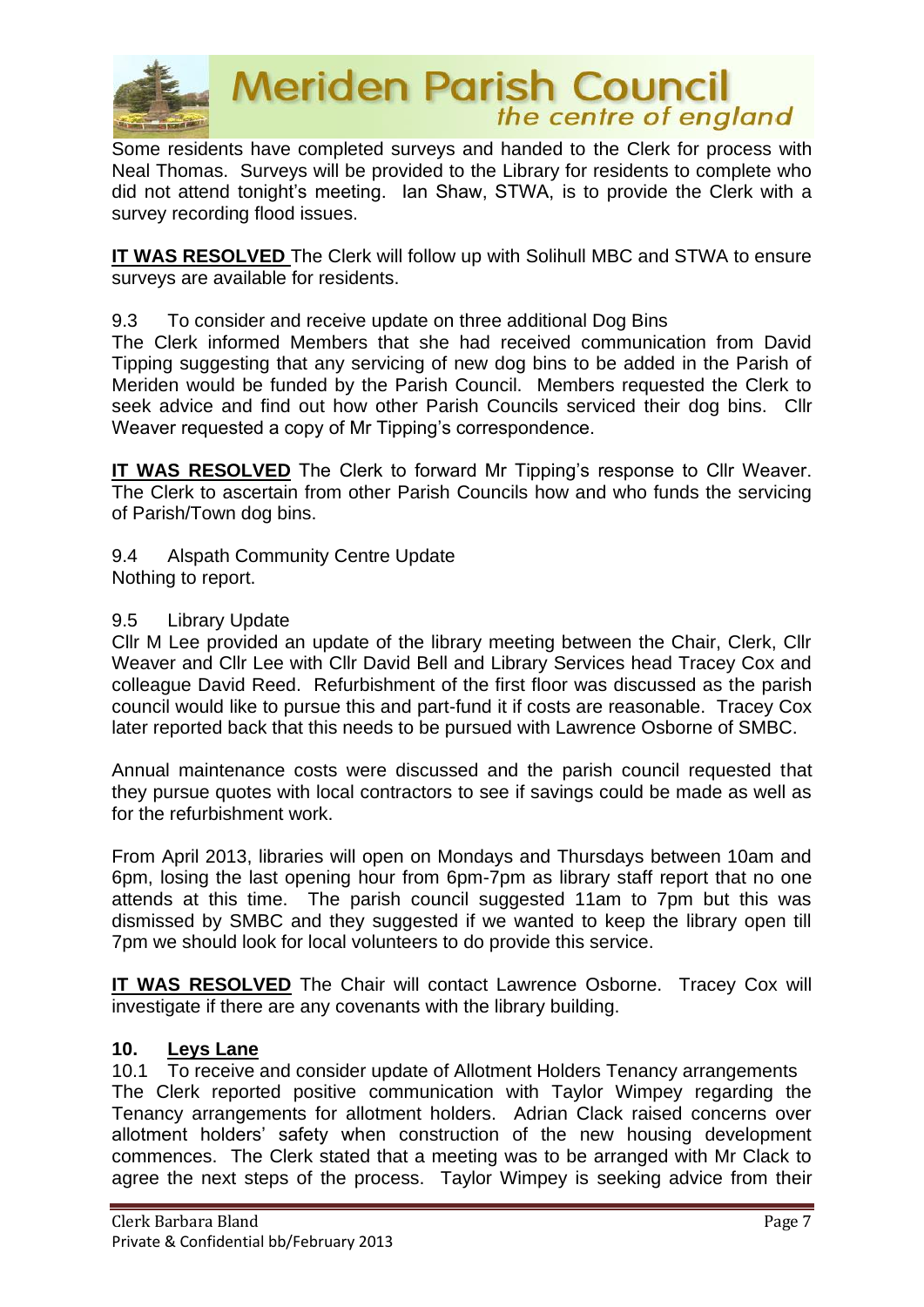

Solicitors Evershed on any mitigation that may present itself with this arrangement for the future. Mr Clack is to provide an overlay plan of original footprint comprising reinstated allotments, car parking, storage and water pipe access. The allotment holders are meeting on 4<sup>th</sup> February 2013 and are keen to move forward.

**IT WAS RESOLVED** The Clerk will contact Mr Clack to provide a meeting date. The Clerk will update the allotment holders of recent discussions.

10.2 To receive and consider update of Taylor Wimpey Development

The Clerk stated that the planning application for reserved matters had been received for Members consideration. The Clerk further stated she had received large documents from Taylor Wimpey supporting this latest application. She further confirmed and email had been sent to Stuart Field of Barton Willmore of Members preferred option of layout planning for 36 new dwellings to be constructed. Members discussed the volume of information received and their desire to be supported by Neil Pearce of Avon Planning who represented the Parish Council at the Appeal Hearing in 2012.

It was agreed that Cllr M Lee contact Avon Planning for cost and availability to assist with this latest application. Cllr Kipling requested a conversation with Taylor Wimpey to secure s106 funding for improvements to village infrastructure.

**IT WAS RESOLVED** Cllr M Lee will contact Mr Pearce of Avon Planning to obtain cost and availability to represent Meriden Parish Council. The Clerk will explore s106 options with senior planners at her meeting on lst February 2013.

10.3 To receive and consider update from Barton Willmore re. Woodland Ecological Report

The Clerk informed Members that she had brought to the attention of Adrian Clack, Director, Taylor Wimpey, the non receipt of the aforementioned report.

**IT WAS RESOLVED** The Clerk would continue to monitor and obtain a copy of the report.

# **11. Meriden Sports Park**

11.1 Update and consideration of Snagging & On-going Works

Cllr M Lee stated there were items outstanding on the original snagging schedule of works. The Clerk had been instrumental in bringing many items to conclusion however she is still working with John Shaw, DTZ, on outstanding issues. Members thanked the Clerk for her diligence.

**IT WAS RESOLVED** The Clerk would continue liaising with John Shaw to bring outstanding snagging issues to conclusion.

# 11.2 Update of New Storage Facility

Cllr M Lee reported the new storage facility was complete with electric lighting and power now installed and working.

11.3 Update on Solihull Property Services and consideration of Service Contracts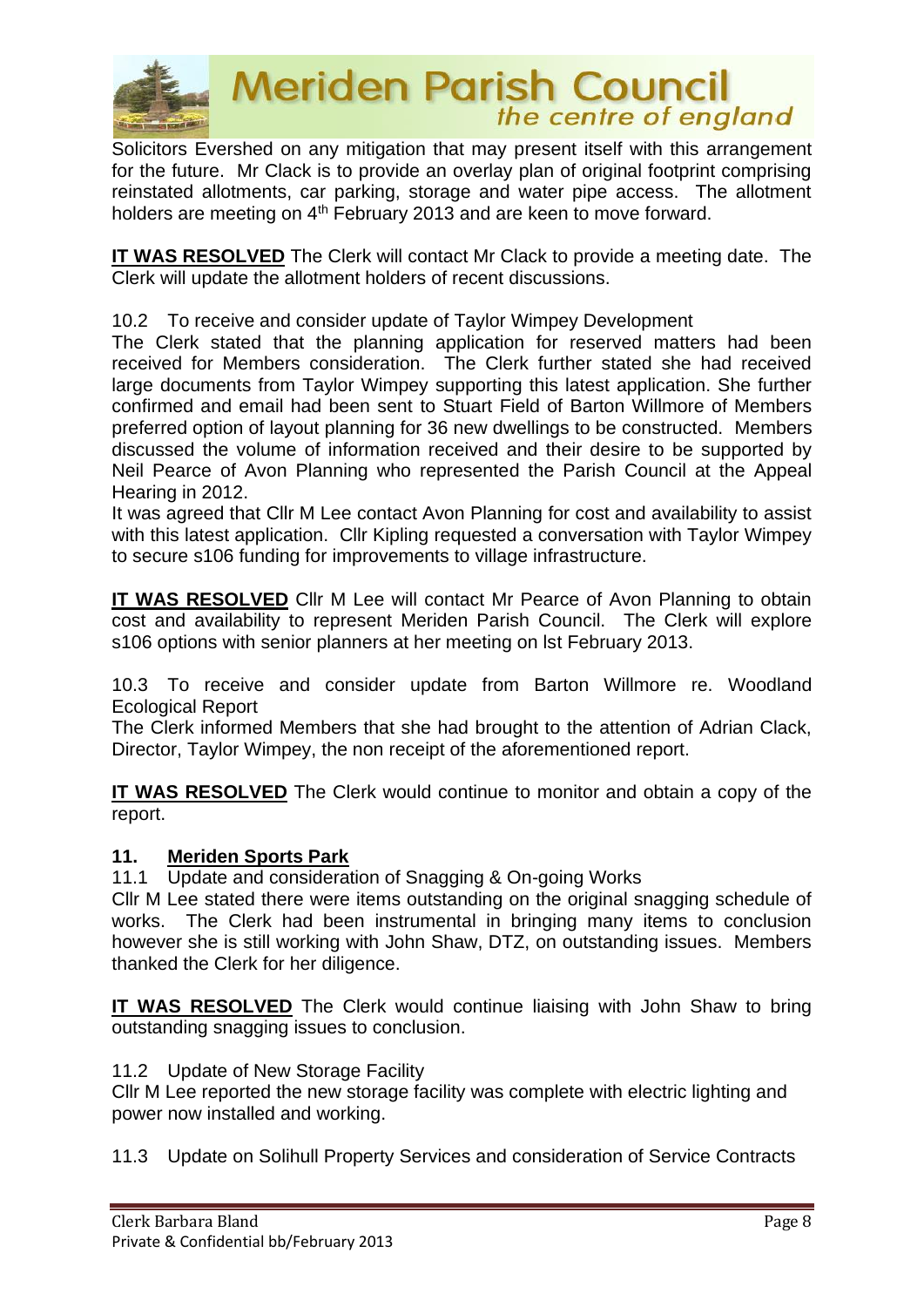

# **Meriden Parish Council** the centre of england

The Clerk informed Members that she is working with John Shaw to conclude discussion with Property Services to enable a Service Level Agreement and Schedule of Works plan for all maintenance and service inspections at The Pavilion. Due to the lack of confidence in Russell Electrical, John Shaw is negotiating all electrical service work to be included in an all encompassing SLA, with the exclusion of the security alarm system.

**IT WAS RESOLVED** The Clerk will continue working with John Shaw, DTZ, to finalise the Service Level Agreement with Solihull Property Services.

11.4 Update of emergency call-out arrangement

The Clerk updated Members on the security alarm system and call-out arrangements with Patrol Security Systems, which is now fully functioning with Red Care, Central Services and West Midlands Police.

**IT WAS RESOLVED** Members agreed emergency contacts in order of priority will be Chris Dean, Caretaker, Cllr Barber, Cllr P Lee, Clerk and Cllr Weaver. The Clerk will issue designated persons with the on-call emergency arrangements.

11.5 Help 4 Heroes - to consider the use of The Pavilion to support a Charity Bike Ride

The Clerk informed Members that a request had been received from Help4Heroes for a charity bike ride on 30<sup>th</sup> May 2013, to use the Pavilion as a "Pit Stop". A further request was made for a local historian to provide a talk about the Cyclists Memorial for participants. Members unanimously agreed to support this event and Members would be available on the day to act as stewards and provide assistance to participants.

**IT WAS RESOLVED** The Clerk will contact organisers and confirm arrangements.

**12. Parish Council Newsletter** To consider the formation of an Editorial **Committee** 

Cllr M Lee suggested an Editorial Committee be formed to look at raising the profile of the Parish Newsletter and looking at editorial material. The Committee will be made up of Cllr M Lee, Cllr P Lee, Cllr R Weaver, Cllr F Lynch-Smith, Cllr J Barber and Cllr M Nunn.

**IT WAS RESOLVED** Members approved the formation of an Editorial Committee for the purposes of marketing, PR and the profile of Meriden Parish Council.

#### **13. Planning Matters**

13.1 To receive update and status on Neighbourhood Planning Applications

Members considered the following Parish Notifications for application numbers:-

2013/181 Cyclists War Memorial – alteration to plaque wording.

**IT WAS RESOLVED** Members considered this application and approve. The Clerk will complete and sign the Parish Notification offering no objection.

2013/5 Reserved Matters Leys Lane Development & Taylor Wimpey Homes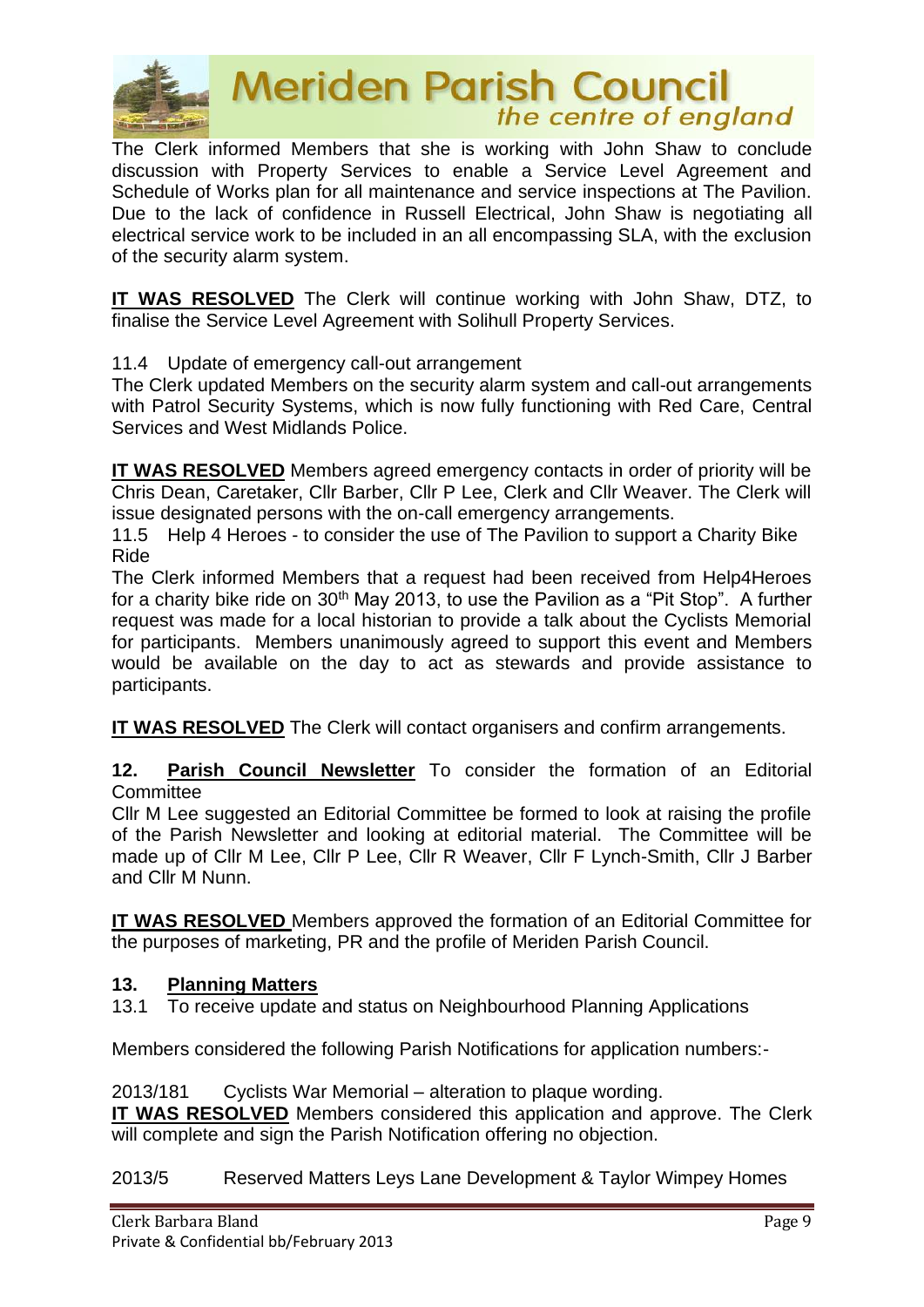

# **Meriden Parish Council**<br>the centre of england

**IT WAS RESOLVED** Members considered the supporting paperwork and the content of the reserved matters application. It was agreed that this matter would be referred to Neil Pearce, Avon Planning, for response. Cllr M Lee to brief Mr Pearce and invite to a meeting for the purpose of agreeing Meriden Parish Council's formal response.

2013/102 61 Letitia Avenue, Meriden Gate – rear ground floor extension to proposed new dwelling.

**IT WAS RESOLVED** Members considered this application and oppose any extension that detracts from the original build design. Cllr Weaver will respond on behalf of Meriden Parish Council.

2012/2019 High Firs – erection of wall and gates.

**IT WAS RESOLVED** Members considered this application and approve. The Clerk will complete and sign the Parish Notification offering no objection.

2013/48 Change of use of land to builders yard, Eaves Green, resubmission of planning application (2012/1315)

**IT WAS RESOLVED** Members considered the supporting paperwork and the resubmission of 2012/1315. It was agreed that this matter would be referred to Neil Pearce, Avon Planning, for response. Cllr M Lee to brief Mr Pearce and invite to a meeting for the purpose of agreeing Meriden Parish Council's formal response as per previous opposition statements.

13.2 To consider issue of Fillongley Road/Maxstoke Lane new road arrangement, Refuge and Update

The Clerk reported that this issue was on-going with Highways. A new survey will be undertaken upon completion of Meriden Gate, however residents remain unhappy that a controlled crossing has not been put in, but instead a new design layout of the centre refuge has been undertaken for pedestrian access which is considered not fit for purpose. This issue remains open and in process with Highways engineers and the Neigbourhood Co-ordinator to resolve a safe crossing for residents.

**IT WAS RESOLVED** The Clerk will continue with open channels of communication to all parties to conclude a solution for a safe crossing.

13.3 Jephson Midland Housing Association - to consider a rural exceptions development in Meriden on land adjacent to The Firs off Maxstoke Lane

Cllr Weaver informed Members of initial contact Jephson Housing have had with Solihull MBC, and Solihull's desire not to enter into further discussion until April 2013. However a suggestion has been made for communication to commence with the Parish Council regarding the development of housing for senior residents on land adjacent to The Firs. Members considered this request and stated this should be deferred due to the weight of development issues currently affecting Meriden Parish; inappropriate development in greenbelt and the visual design statement for more housing to be available for senior citizens. The Clerk reported that a resident had approached her to ask about this particular development in light of current issues in and around Maxstoke Lane. On this basis Members recommended an initial exploratory meeting be arranged with Jephson Housing to be brought up to date with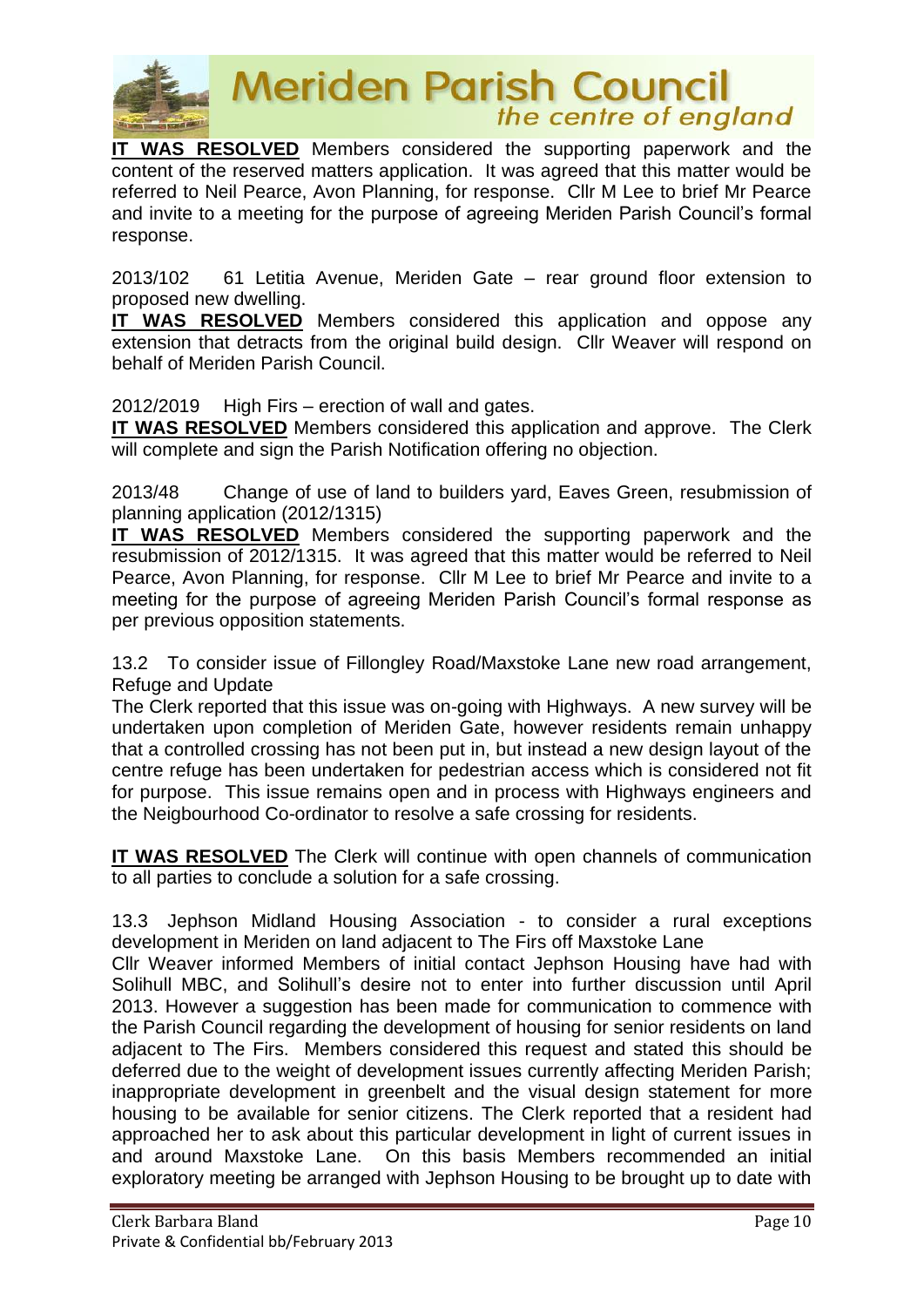

their plans and understand how this links to the Parish Plan 2009 for affordable housing and retirement dwellings, with a deferment to the next meeting.

**IT WAS RESOLVED** Cllr Weaver will draft a letter for the Clerk to invite Jephson Housing to an exploratory meeting.

13.4 To consider ownership of plots of land in and around Meriden Village

Cllr Lynch-Smith updated Members on her earlier meeting with Lawrence Osborne on land ownership within Meriden Parish, with confirmation that for a fee of £50/year paid to Solihull MBC, any land owner may retain first pickings of a "land grab" on any land between Meriden and Solihull. There is a piece of work to be undertaken looking through planning applications and urban planning to reconcile ownership with potential developer. Cllr Lynch-Smith also brought to Members attention the maps, plans and historical land records in the Library archive and also in situ with a local historian with a recommendation for this archive to be sited for Parish Council use and to have an appropriate storage facility available for this historical archive for future generations.

**IT WAS RESOLVED** This item to be deferred to next meeting for consideration.

#### **14. Finance**

14.1 To consider (letter circulated to Members) Council Tax Base Full Cabinet Approval 20 December 2012)

Members acknowledged receipt of this letter and agreed its content.

**IT WAS RESOLVED** The Clerk will complete and sign the Precept acceptance on behalf of Members and return the completed paperwork to Anna Leggett, Legal Services, Solihull MBC.

14.2 To consider recommendations made for Budget 2013-14

The Clerk presented to Members new budget template to be used for the new financial year in line with Edge Software and financial recommendations from training sessions attended to bring finance up to date and to implement the use of computerised management information system. Members considered the Clerks recommendations and agreed delegated responsibility to Finance Committee, Cllr M Lee and Cllr R Weaver. It was agreed for the Finance Committee to meet outside of the Parish Council meeting review and revise the template and draft budget for financial year 2013-14.

**IT WAS RESOLVED** The Clerk will meet with the Finance Committee on Thursday 30th January 2013 at 2 p.m.

14.3 To consider payments to be made

The Clerk presented Members with an expenditure summary sheet for payment approval of January invoices.

**IT WAS RESOLVED** Members unanimously agreed expenditure summary sheet and approved payments.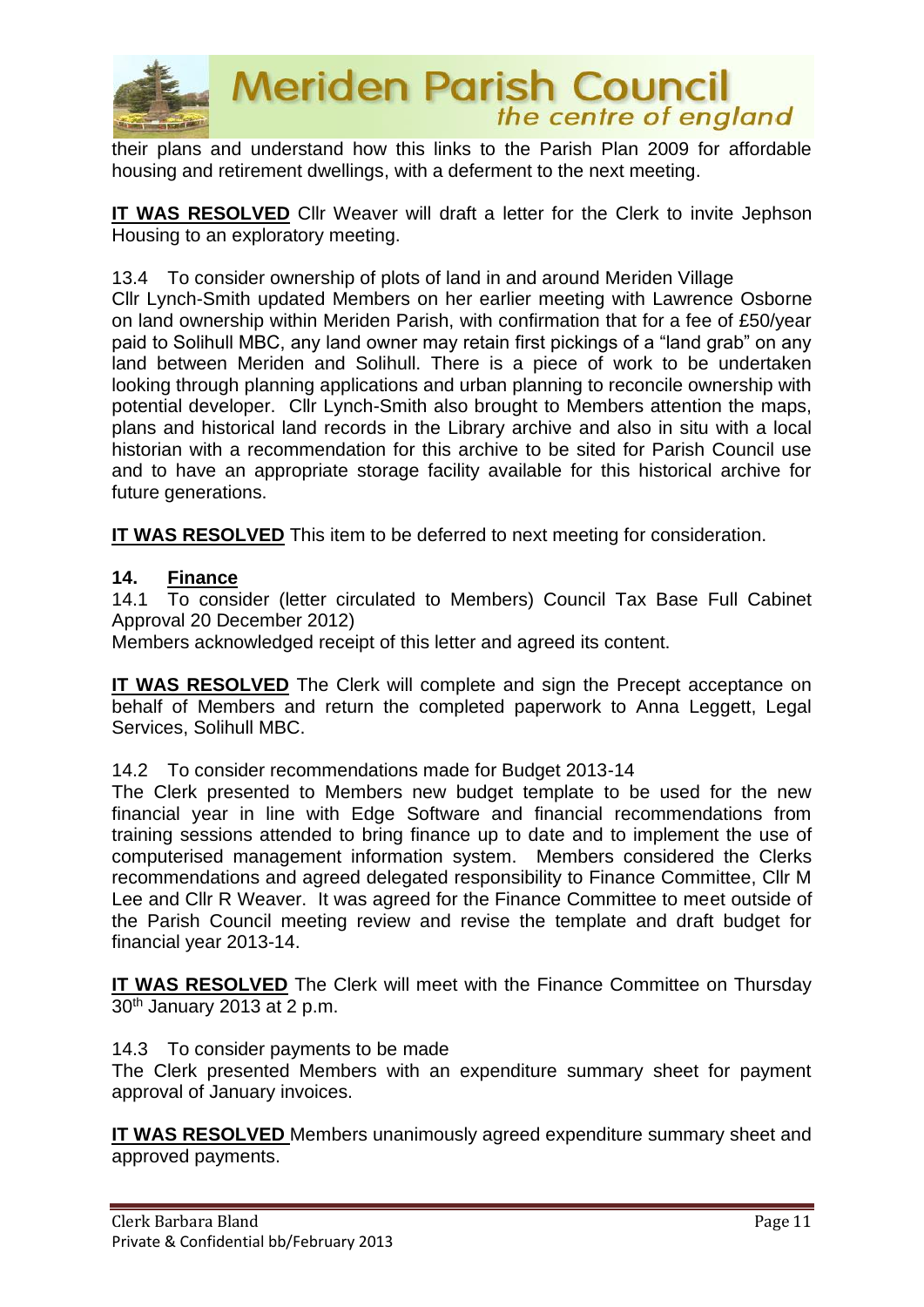

# **15. Councillor's reports and items for future agenda**

Each Councillor is requested to use this opportunity to report minor matters of information not included elsewhere on the agenda and to raise items for future agendas. Councillors are respectively reminded that this is not an opportunity for debate or decision making.

Cllr Kipling requested Oil Painting be put on the next meeting's agenda. Cllrs M Lee and Cllr Weaver requested Finance Committee be included for the next

meeting as Members have approved delegated powers to the Finance Committee for financial year 2013-14 budget .

### **16. Date of Next Meeting**

The next Meeting will be held on Monday 25<sup>th</sup> February 2012 at 7.30pm in the Village Hall

#### *Confidential Enclosure*

# **17. To consider the exclusion of the public and press in the public interest for consideration of the following items:-**

#### 17a Personnel issues

Members approved payment of Clerk's remuneration and expenses. Members also agreed to the registration and payment of the Clerk's professional development in undertaking CiLCA (Certificate in Local Council Administration). The Clerk advised Members that pension contributions have commenced with a one off payment to West Midlands Local Government Pension Scheme backdating employer contributions to July 2012.

**IT WAS RESOLVED** Members unanimously approved Clerk's remuneration, sponsorship of professional development and backdated pension contributions to July 2012.

#### 17b Tender issues

The Clerk presented to Members the evaluation of the tender process with recommendations for contracts to be awarded. Members discussed and approved the recommendations for 2013-14 contracts. The Clerk will advise Contractors of the outcome and invite to a meeting to discuss current and future arrangements. Cllr Weaver agreed to attend the Contractor meetings with the Clerk. Cllr Kipling requested a public record of thanks for the Clerks time in producing the evaluation of the tender process.

**IT WAS RESOLVED** The Clerk will notify Contractors of outcome and arrange individual meetings to outline revisions and contract expectations.

17c Solihull Auditors & Transfer of Sale Proceeds Nothing to report.

**IT WAS RESOLVED** Members agreed to defer this item to the next meeting.